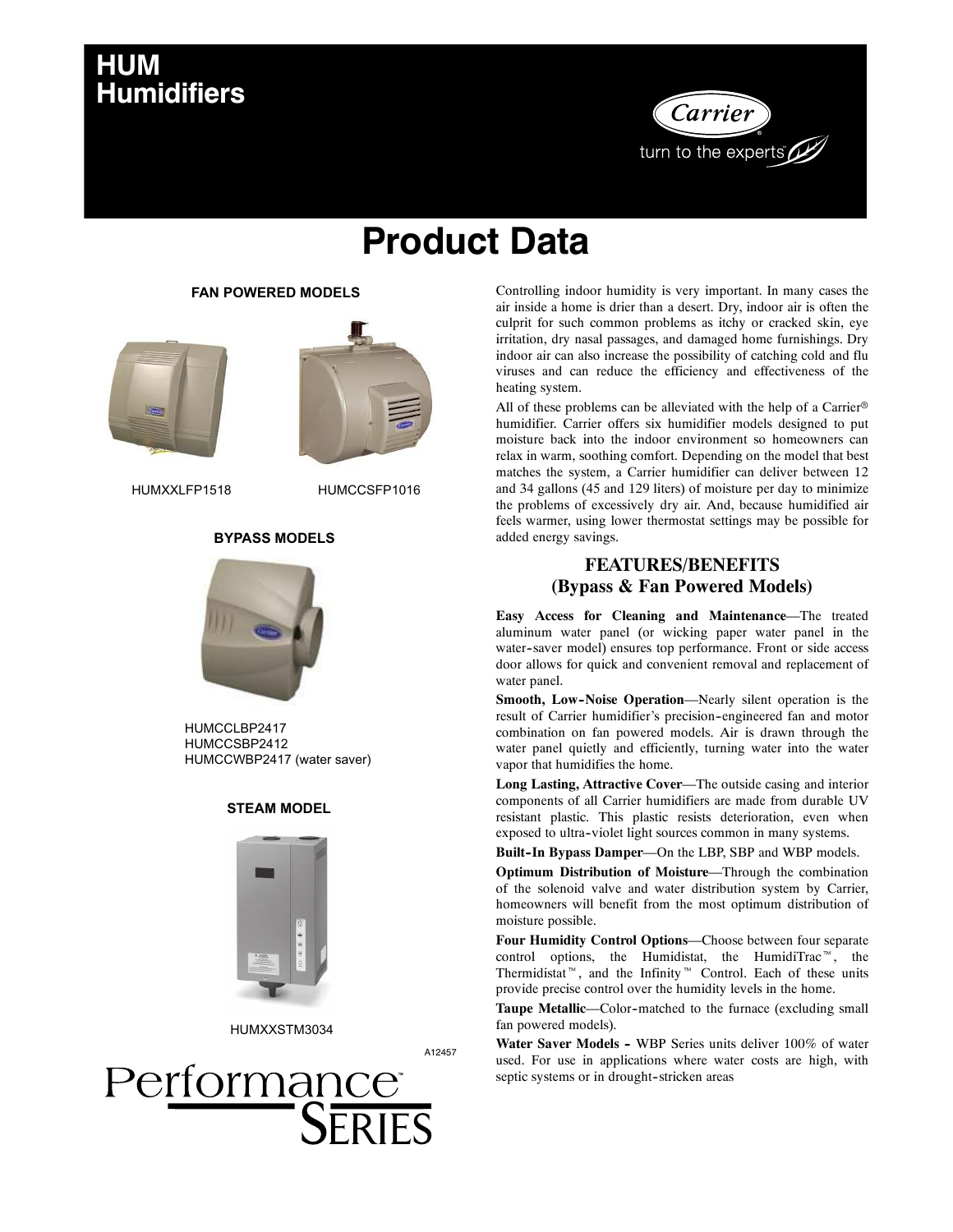#### **FEATURES/BENEFITS (Steam Model)**

The steam humidifier delivers humidity in the form of steam to the conditioned space via the HVAC system duct. Unlike older steam humidifiers using electric heating elements, this device generates steam by energizing two electrodes that extend into a canister of water. Current flowing between the electrodes causes the water to boil, creating steam, which is delivered into the air stream through a dispersion tube mounted in the ductwork. Openings in the dispersion tube are fitted with "tubelets" which extend into the center of the tube. The design of the dispersion tube and tubelets distribute steam over a wide area in the duct and direct any condensed moisture back into the steam hose.

- Steam is generated via electrodes in replaceable canister
- Canister can be replaced easily and quickly no cleaning required
- $\bullet$  Capable of operating with either 115 or 208-240 voltage
- Unit can be mounted on wall, duct or indoor unit
- Dispersion technology prevents condensation in duct
- Water filtration not required suitable for a wide range of water conditions
- Taupe metallic color matched to furnaces and fan coils
- Includes: manual control, 6-ft steam hose, dispersion tube, 10-ft drain tubing, hose clamps, saddle valve



#### **MODEL NUMBER NOMENCLATURE**

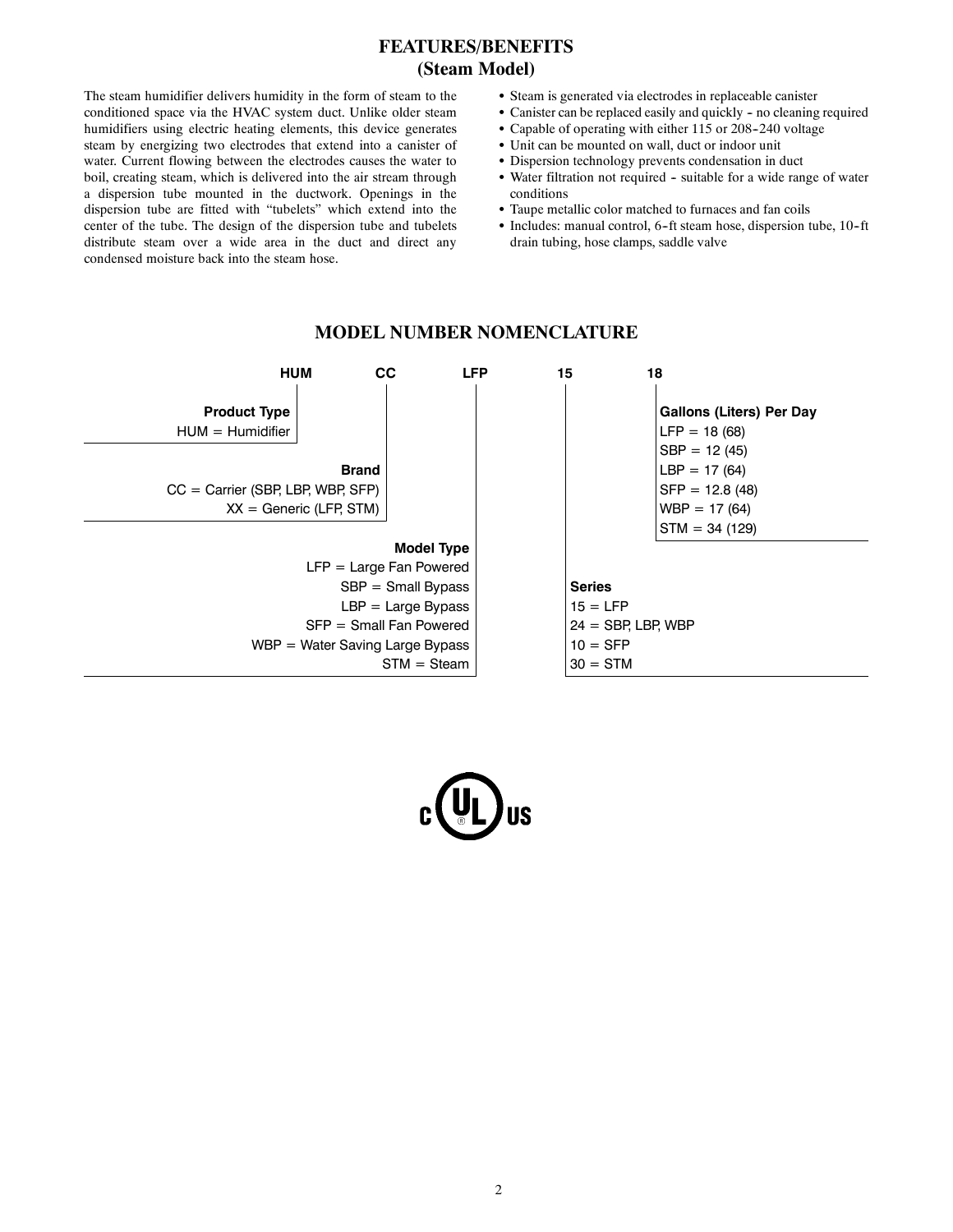#### **PHYSICAL DATA**

| <b>MODEL</b>                                               | <b>HUMXXLFP</b>                                          | <b>HUMCCLBP</b>                                                              | <b>HUMCCWBP</b>                | <b>HUMCCSBP</b>                                             | <b>HUMCCSFP</b>                                             | <b>HUMXXSTM</b>               |
|------------------------------------------------------------|----------------------------------------------------------|------------------------------------------------------------------------------|--------------------------------|-------------------------------------------------------------|-------------------------------------------------------------|-------------------------------|
| <b>Output Gallons</b>                                      | 18                                                       | 17<br>12                                                                     |                                | 12.8                                                        | $34***$                                                     |                               |
| (Liters)/Day                                               | (68)                                                     | (64)<br>(45)                                                                 |                                |                                                             | (48)                                                        | $(128**)$                     |
| <b>TYPE</b>                                                |                                                          |                                                                              |                                |                                                             |                                                             |                               |
| <b>Airflow</b>                                             | Fan                                                      |                                                                              | <b>Bypass</b>                  |                                                             | Fan                                                         | N/A                           |
| <b>Water Flow</b>                                          | Drain Through                                            |                                                                              | Sump with<br>Overflow<br>Drain |                                                             | Drain Through                                               | Steam                         |
| <b>GENERAL</b>                                             |                                                          |                                                                              |                                |                                                             |                                                             |                               |
| <b>Water Panel</b>                                         | P110-3545                                                | P110-3545                                                                    | $P110 - 4545$                  | P110-1045                                                   | 324897-761                                                  | N/A                           |
| Replacement                                                | $(10 \text{ packets})$                                   | $(10 \text{ packets})$                                                       | $(5 - 2$ packs)                | $(10 \text{ packets})$                                      | $(10 \text{ packets})$                                      |                               |
| <b>Water Panel</b><br>in $(mm)$<br>$(H \times W \times D)$ |                                                          | $13 \times 10 \times 1.7$<br>$(330 \times 254 \times 43)$                    |                                | $9.9 \times 9.6 \times 1.7$<br>$(251 \times 244 \times 41)$ | $9.7 \times 9.2 \times 1.2$<br>$(248 \times 235 \times 32)$ | N/A                           |
| <b>Water Panel</b><br><b>Access</b>                        |                                                          | <b>Quick Release Cover</b>                                                   |                                |                                                             | Side Door                                                   | N/A                           |
| <b>Unit Size</b>                                           | 18.0 x 16.0 x 10.25                                      | 15.125 x 14.0 x 10.25                                                        |                                | $12.25 \times 14.0 \times$                                  | $12 \times 12.5 \times 10.18$                               | 21 x 9 x 7.25                 |
| in $(mm)$<br>$(H \times W \times D)$                       | $(457 \times 406 \times 260)$                            | $(384 \times 356 \times 260)$                                                |                                | 10.25<br>$(311 \times 356 \times 260)$                      | $(305 \times 318 \times 259)$                               | $(533 \times 229 \times 184)$ |
| Weight Ibs (kg)                                            | 17.1(7.8)                                                | 8.0(4)                                                                       |                                | 7.0(3)                                                      | 10.9(5)                                                     | 23 (10)                       |
| <b>Water Usage</b><br>Gal (liters)/hr)                     | 6(23)                                                    |                                                                              | 3(11)                          |                                                             | 3.2(12)                                                     | 34.6** (128**)                |
|                                                            | ELECTRICAL CONTROL LOW-VOLTAGE SOLENOID                  |                                                                              |                                |                                                             |                                                             |                               |
| <b>Volts</b>                                               |                                                          |                                                                              | 24V-60Hz                       |                                                             |                                                             | N/A                           |
| Amps (Max)                                                 | 0.5                                                      |                                                                              |                                |                                                             |                                                             | N/A                           |
| VA (Max)                                                   |                                                          |                                                                              | 12                             |                                                             |                                                             | N/A                           |
| <b>Watts</b>                                               | 2.3                                                      |                                                                              |                                |                                                             | 1.0                                                         | N/A                           |
| <b>HIGH VOLTAGE CORD</b><br>120V-1ph-60Hz                  |                                                          |                                                                              |                                |                                                             |                                                             |                               |
| <b>Volts</b>                                               | 120V-1ph-60Hz                                            |                                                                              | N/A                            | 115V-1ph-60Hz                                               | 208V-1ph-60Hz<br>240V-1ph-60Hz                              |                               |
| <b>Amps</b>                                                | 0.7                                                      |                                                                              | N/A                            |                                                             | 1.9                                                         | $11.5 - 16$<br>(nominal)      |
| <b>CONNECTIONS</b>                                         |                                                          |                                                                              |                                |                                                             |                                                             |                               |
| <b>Water Inlet</b>                                         |                                                          |                                                                              |                                | 1/4-in. Copper Tubing                                       |                                                             |                               |
| <b>Water Drain</b>                                         |                                                          | 1/2-in. I.D. plastic hose                                                    |                                |                                                             | $5/8 - in.$ Tube                                            | $7/8 - in.$ Tube              |
| <b>Bypass</b><br>Opening                                   | N/A                                                      |                                                                              | 6-in. round elbow or straight  |                                                             | N/A                                                         | N/A                           |
| <b>Duct Opening</b><br>in $(mm)$<br>$(W \times H)$         | 14.81 x 14.25<br>$(376 \times 362)$                      | 9.87 x 12.62<br>$9.5 \times 9.5$<br>$(251 \times 321)$<br>$(241 \times 241)$ |                                | 11.87 x 11.5<br>$(302 \times 292)$                          | 1.25-in Round<br>(32)                                       |                               |
| <b>STANDARD EQUIPMENT</b>                                  |                                                          |                                                                              |                                |                                                             |                                                             |                               |
| <b>Water Valve</b>                                         |                                                          |                                                                              |                                | Solenoid, 24VAC                                             |                                                             |                               |
| <b>Motor</b>                                               | Thermal<br>Protected 120VAC<br>$(0.014HP = 1/70)$<br>HP) | N/A                                                                          |                                |                                                             | Thermal<br>Protected<br>115VAC, 25MH                        | N/A                           |
| Relay                                                      | DPST 24VAC*                                              | N/A                                                                          |                                |                                                             | SPST 24VDC<br>to AC                                         | DPST 24VAC                    |
| <b>Humidistat</b>                                          | 24V<br><b>24V</b><br>(not included)                      |                                                                              |                                |                                                             | 24V                                                         |                               |
| <b>Saddle Valve</b>                                        |                                                          |                                                                              |                                | Standard                                                    |                                                             |                               |
| <b>Damper</b>                                              | N/A<br>Standard<br>N/A                                   |                                                                              |                                |                                                             |                                                             | N/A                           |
| <b>Template</b>                                            |                                                          |                                                                              | Installation Sheet Included    |                                                             |                                                             | N/A                           |
| <b>ACESSORIES</b>                                          |                                                          |                                                                              |                                |                                                             |                                                             |                               |
| HumidiTrac <sup>™</sup><br><b>Automatic Cntrl</b>          |                                                          |                                                                              |                                | KUAW0101CAC                                                 |                                                             |                               |
| Current<br><b>Sensing Relay</b>                            | N/A<br>P110-0050<br>N/A                                  |                                                                              |                                |                                                             |                                                             |                               |

\*Field-supplied part no. HN61KQ120

\*\*Varies by voltage and amperage.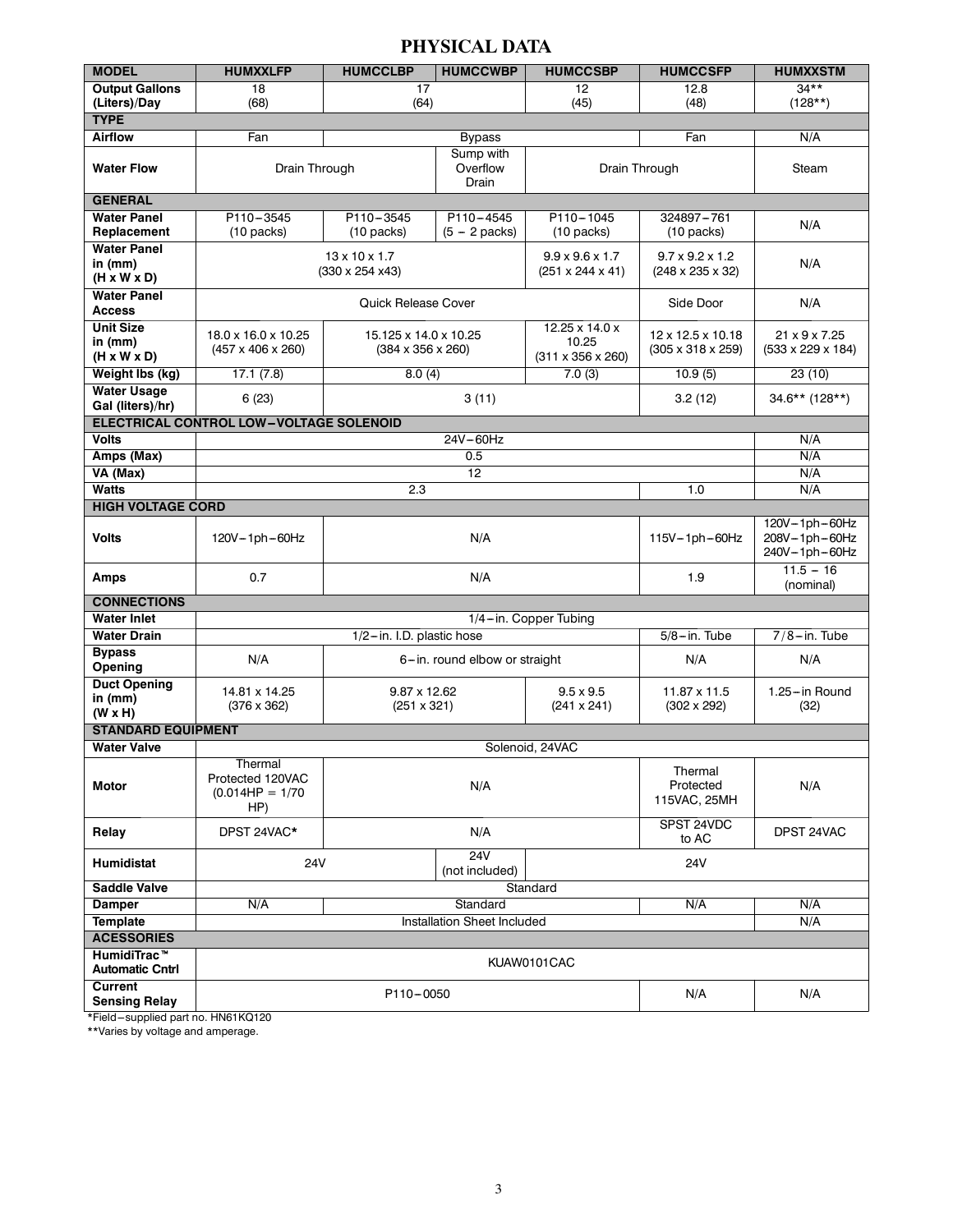#### **DIMENSIONS**

#### Model HUMCCLBP2417 & HUMCCWBP2417 Model HUMXXLFP1518

### 16.0 10.25 (260) (406)  $\overline{\phantom{a}}$ 18.0 (457) 両 **HOF** J DUCT CUT-OUT SIZE W x H 14.81 x 14.25 (376 x 362)



Model HUMCCSFP1016







A12458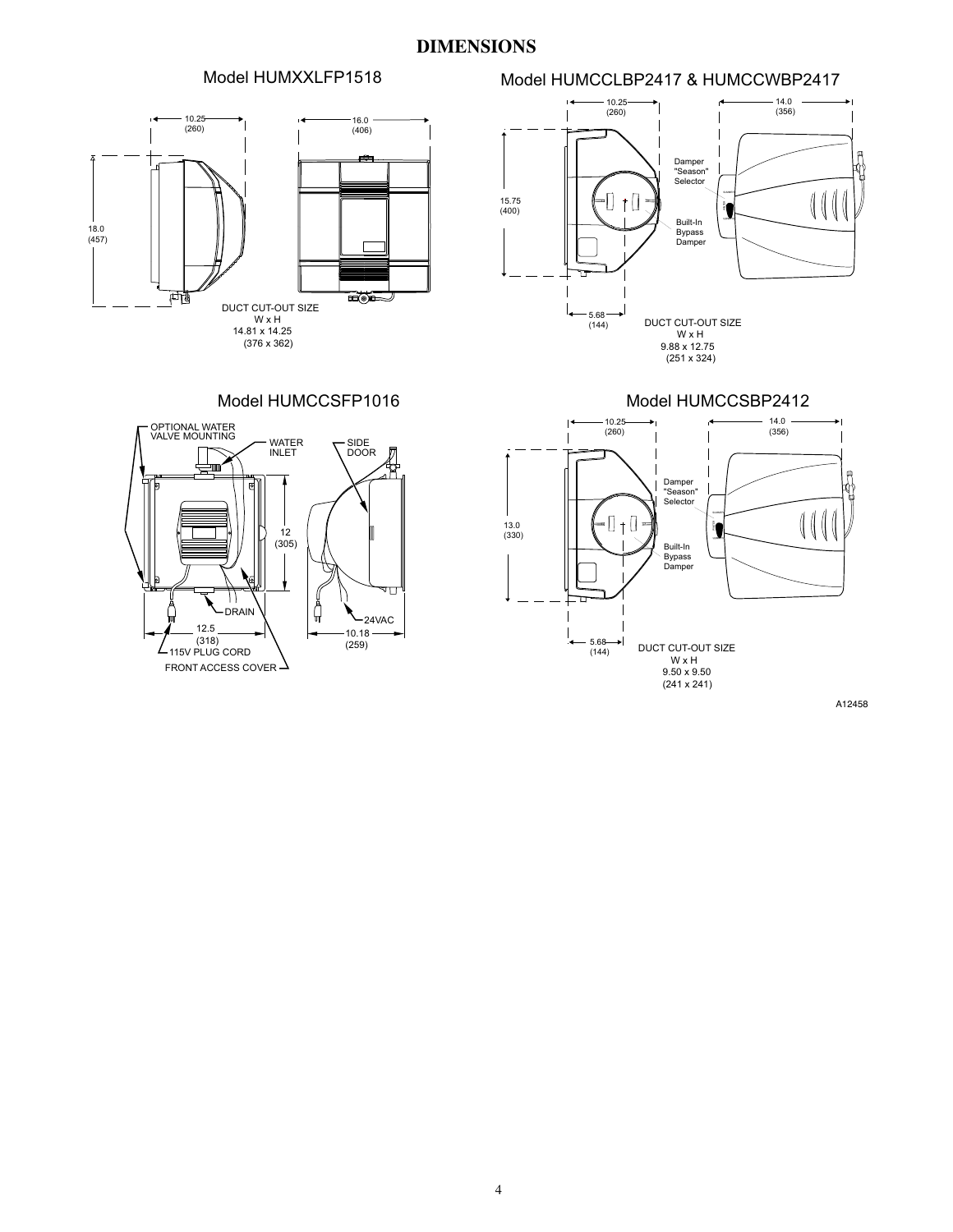## **DIMENSIONS (cont.)** Model HUMXXSTM3034



A12460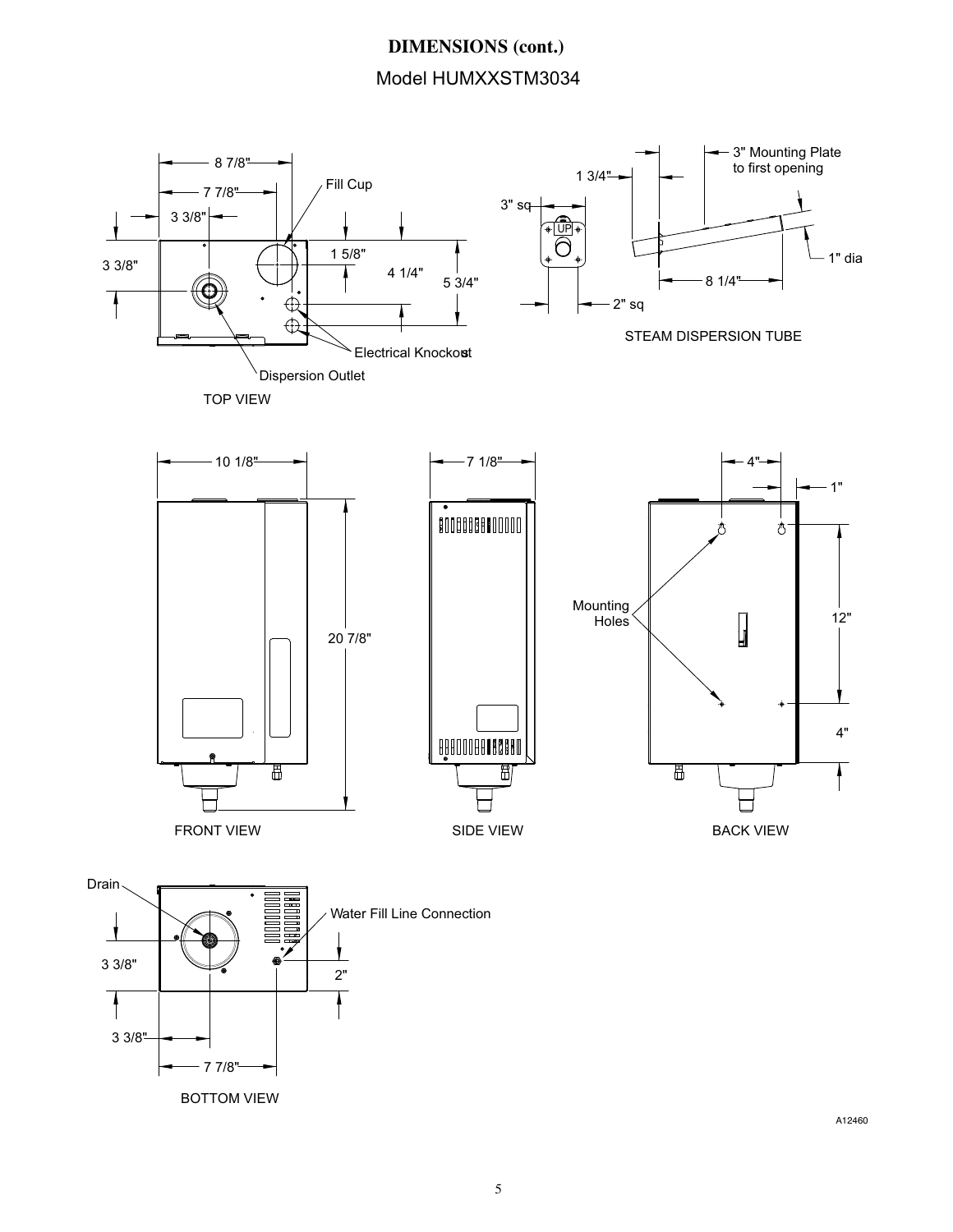## **TYPICAL HUMIDIFIER INSTALLATIONS (Bypass and Fan Powered Models)**

![](_page_5_Picture_1.jpeg)

A06225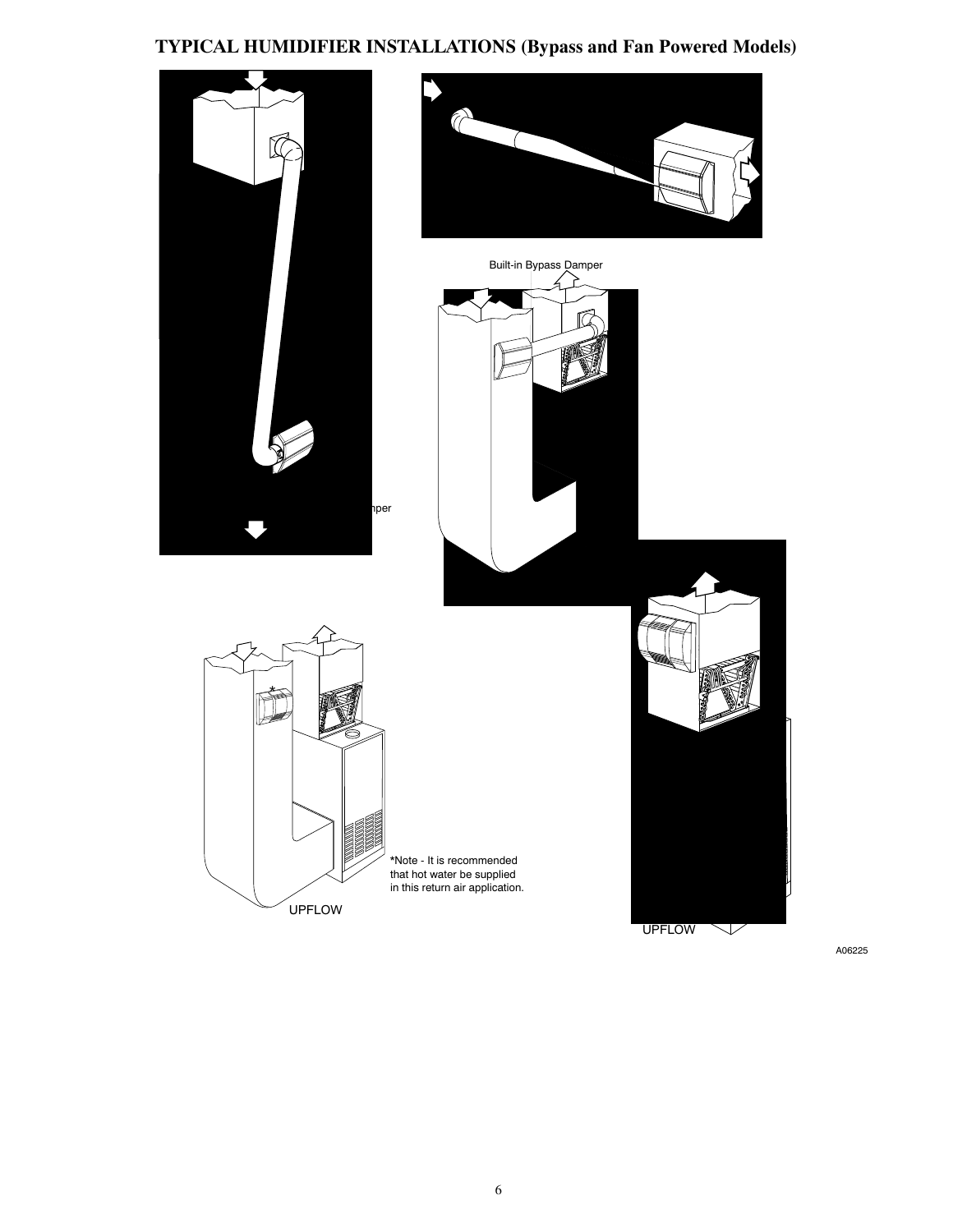#### **TYPICAL HUMIDIFIER INSTALLATIONS (Steam Model)**

#### **Clearances**

#### **Dispersion Tube Mounted Above Humidifier**

A12461

![](_page_6_Figure_3.jpeg)

#### **Dispersion Tube Mounted Below Humidifier**

![](_page_6_Figure_5.jpeg)

#### **Steam Humidifier Capacity**

| Steam                       | 120 Volts     |                          |                      | 208 Volts                |                      |                   | 240 Volts            |                          |                      |                          |                      |                   |
|-----------------------------|---------------|--------------------------|----------------------|--------------------------|----------------------|-------------------|----------------------|--------------------------|----------------------|--------------------------|----------------------|-------------------|
| Hose or<br><b>Insulated</b> |               | <b>11.5 Amps</b>         |                      | <b>16.0 Amps</b>         |                      | <b>11.5 Amps</b>  |                      | <b>16.0 Amps</b>         |                      | <b>11.5 Amps</b>         |                      | <b>16.0 Amps</b>  |
| Pipe<br>Length              | Steam<br>Hose | Insulated<br><b>Pipe</b> | <b>Steam</b><br>Hose | <b>Insulated</b><br>Pipe | <b>Steam</b><br>Hose | Insulated<br>Pipe | <b>Steam</b><br>Hose | <b>Insulated</b><br>Pipe | <b>Steam</b><br>Hose | <b>Insulated</b><br>Pipe | <b>Steam</b><br>Hose | Insulated<br>Pipe |
| $<$ 2 ft.                   | 11.5          | 11.5                     | 16.0                 | 16.0                     | 20.5                 | 20.5              | 30.0                 | 30.0                     | 23.3                 | 23.3                     | 34.6                 | 34.6              |
| 2 ft.                       | 11            | 11                       | 15.5                 | 15.5                     | 20                   | 20                | 29                   | 29.5                     | 23                   | 23                       | 34                   | 34                |
| 4 ft.                       | 10            | 11                       | 14.5                 | 15.5                     | 19                   | 20                | 28                   | 29.5                     | 22                   | 23                       | 33                   | 34                |
| 6 ft.                       | 9             |                          | 13.5                 | 15                       | 18                   | 20                | 27                   | 29                       | 21                   | 22                       | 32                   | 33                |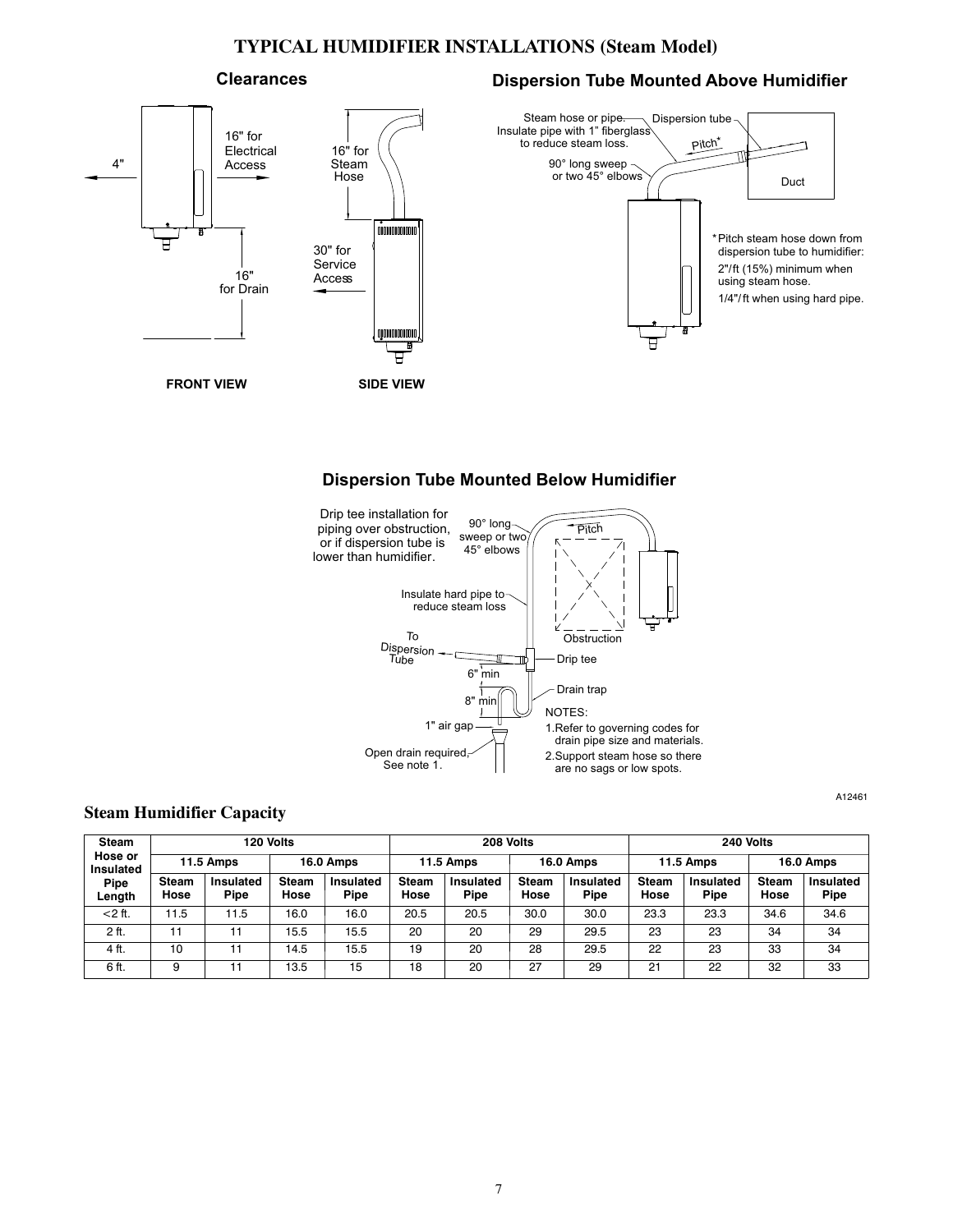#### **STEAM HUMIDIFIER WATER QUALITY CONSIDERATIONS**

Minerals that are naturally found in water cause the water to be electrically conductive. Water conductivity is measured in micro Siemens per centimeter (uS/cm). Mineral content, also described as "water hardness" is usually measured in grains per gallon. Because of the variety of minerals that are found in water, there is no direct correlation between water hardness and conductivity, but generally the higher the mineral content, the higher the conductivity.

The Canister Steam Humidifier is designed to operate on water with conductivity between 125 and 1,250 uS/cm. This correlates loosely with water with hardness between 3 and 36 grains/gallon. Water that is considered "hard" and also softened water work well in the humidifier. The humidifier will make steam when plumbed to low--conductivity water but it takes longer to reach nominal capacity.

**With low conductivity water, it may take the humidifier one week or more of operation to reach rated capacity, especially if it is wired to operate on 120 volts. When operating on 240 volts, the humidifier usually will reach nominal capacity within a few hours, even with lower conductivity water.**

As water in the canister boils and turns into steam, minerals are left behind. Minerals remaining in solution increase the conductivity of the water. Minerals also deposit onto the submerged portions of the electrodes rendering those areas ineffective. As this occurs, the level of water in the canister rises to expose un--coated electrode surface.

There are benefits and trade-offs to consider when the application allows a choice between hard and softened water:

**Hard water:** The benefit of hard water is less frequent draining and filling than with soft water, which results in better energy and water efficiency and more consistent steam output. However, canister replacement could be more frequent with hard water, because hard water scale coats the electrodes. The harder the water, the more frequent the need for a new canister.

**Softened water:** The benefit of softened water is longer canister life (depending on water chemistry) than with hard water, because softened water does not coat the electrodes nearly as much as hard water. However, softened water ions stay in solution to much higher concentrations than hard water ions. This requires more frequent draining and filling, which results in less energy and water efficiency and less consistent steam output.

| Conductivity (uS/cm)<br>of water connected to<br>humidifier | <b>Estimated grains/gallon</b><br>(prior to any water<br>softening) | Hardness (prior to any<br>water softening) | <b>Canister Behavior</b>                         | <b>Solution</b>                                                                |  |
|-------------------------------------------------------------|---------------------------------------------------------------------|--------------------------------------------|--------------------------------------------------|--------------------------------------------------------------------------------|--|
| $0 - 125$                                                   | $0 - 3$                                                             | <b>Naturally Soft</b>                      | Humidifier does not<br>function                  | Installation not<br>recommended                                                |  |
| 125-300                                                     | $3 - 9$                                                             | <b>Naturally Soft</b>                      | Long start up time                               | Power with 240VAC.<br>use constant fan to<br>increase time to full<br>capacity |  |
| $300 - 500$                                                 | $9 - 15$                                                            | <b>Slightly Hard</b>                       |                                                  | Use hard or softened                                                           |  |
| $500 - 640$                                                 | $15 - 20$                                                           | Moderately Hard                            | Optimal performance<br>range                     | water                                                                          |  |
| $640 - 840$                                                 | $20 - 25$                                                           | Hard                                       |                                                  |                                                                                |  |
| 840-1250                                                    | $25 - 36$                                                           | Very Hard                                  | Shortened canister life<br>due to scale build up | Use softened water                                                             |  |
| above 1250                                                  | 36                                                                  | <b>Extremely Hard</b>                      | Canister performance<br>degrades quickly         | Installation not<br>recommended                                                |  |

NOTE: If softened water is not available, or if non-softened water will be used in the humidifier, use this table to estimate the conductivity of the water delivered to the humidifier. Then take the appropriate actions as necessary. Using softened water is generally acceptable unless the water is extremely conductive. The conductivity of softened water is usually slightly higher than the conductivity of the hard water entering the softener. For softened water, use a conductivity test together with the table above if there is a concern that the water may be too conductive. The manufacturer is not responsible for failures due to misapplication of the product using water that is unsuitable for this technology.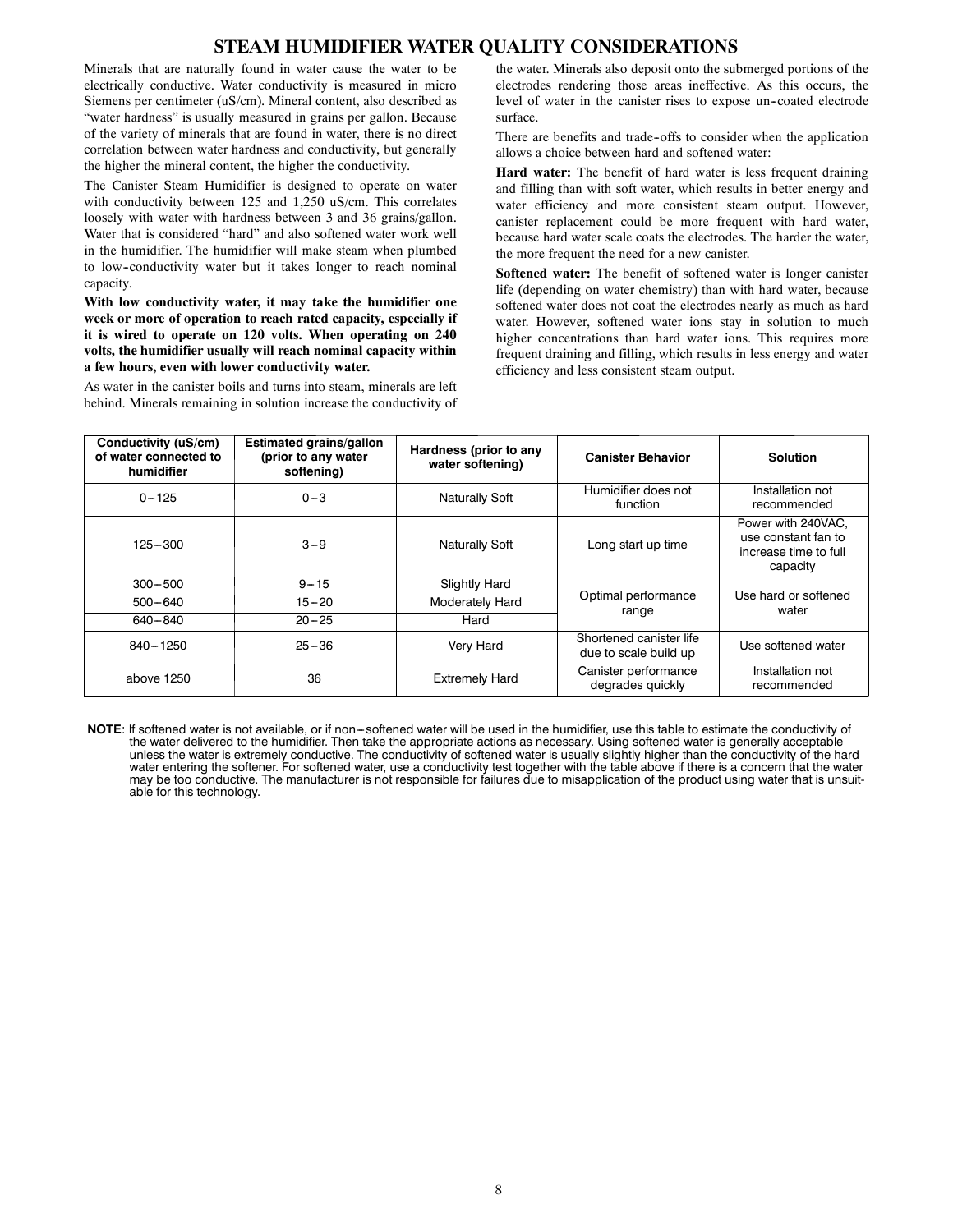#### **Recommended Relative Humidity by Outdoor Temperature**

| <b>OUTDOOR TEMP</b><br>$\degree$ F ( $\degree$ C) | <b>OUTDOOR RELATIVE HUMIDITY</b><br>(%) | <b>INDOOR RELATIVE HUMIDITY</b><br>$(\%)$ W/O HUMIDIFIER* | <b>MAX RECOMMENDED INDOOR</b><br><b>RELATIVE HUMIDITYT</b> |
|---------------------------------------------------|-----------------------------------------|-----------------------------------------------------------|------------------------------------------------------------|
| $-10(-23)$                                        | 30 to 70                                | 1 to 2                                                    | $20$ (Lo)                                                  |
| $0(-18)$                                          | 30 to 70                                | $2$ to 4                                                  | 25                                                         |
| $10(-12)$                                         | 30 to 70                                | 3 <sub>to</sub> 6                                         | 30                                                         |
| $20(-7)$                                          | 30 to 70                                | 4 to 10                                                   | 35                                                         |
| $30(-1)$                                          | 30 to 70                                | 6 to 15                                                   | 40 (Med)                                                   |

\*Indoor relative humidity level when outdoor air is heated to 72°F/22°C.

{As stipulated by the Air Conditioning Contractors of America.

## **Indoor Relative Humidity Limit for no Window Condensation**

#### **(Indoor Air at 74**\_**F/23**\_**C Dry Bulb)**

| <b>OUTDOOR TEMPERATURE</b><br>$\degree$ F ( $\degree$ C) | <b>SINGLE PANE WINDOWS</b><br>(%) | <b>DOUBLE PANE WINDOWS</b><br>$(\%)$ |
|----------------------------------------------------------|-----------------------------------|--------------------------------------|
| 40(4)                                                    | 39                                | 59                                   |
| $30(-1)$                                                 | 29                                | 50                                   |
| $20(-7)$                                                 | 21                                | 43                                   |
| $10(-12)$                                                | 15                                | 36                                   |
| $0(-18)$                                                 | 10                                | 30                                   |
| $-10(-23)$                                               |                                   | 26                                   |
| $-20(-29)$                                               | 5                                 | 21                                   |
| $-30(-34)$                                               | 3                                 | 17                                   |

#### **Maximum Moisture Requirements\***

|                                                                  |                                                 | <b>TIGHT HOUSE</b>                        | <b>AVERAGE HOUSE</b>                            |                                    |  |
|------------------------------------------------------------------|-------------------------------------------------|-------------------------------------------|-------------------------------------------------|------------------------------------|--|
| <b>VOLUME OF RESIDENCE</b><br><b>CUBIC FEET</b><br>(CUBIC METER) | <b>POUNDS</b><br>(KILOGRAMS)<br><b>PER HOUR</b> | <b>GALLONS (LITERS)</b><br><b>PER DAY</b> | <b>POUNDS</b><br>(KILOGRAMS)<br><b>PER HOUR</b> | <b>GALLONS (LITERS)</b><br>PER DAY |  |
| 8,000 (227)                                                      | 1.76(0.8)                                       | 5.09(19)                                  | 3.52(1.6)                                       | 10.17 (38)                         |  |
| 10,000 (283)                                                     | 2.21(1.0)                                       | 6.35(24)                                  | 4.41(2.0)                                       | 12.72 (48)                         |  |
| 12,000 (340)                                                     | 2.64(1.2)                                       | 7.63 (29)                                 | 5.29(2.4)                                       | 15.26 (58)                         |  |
| 14,000 (396)                                                     | 3.09(1.4)                                       | 8.91 (34)                                 | 5.92(2.7)                                       | 17.08 (65)                         |  |
| 16,000 (453)                                                     | 3.53(1.6)                                       | 10.18 (39)                                | 7.06(3.2)                                       | 20.35 (77)                         |  |
| 18,000 (510)                                                     | 3.97(1.8)                                       | 11.45 (43)                                | 7.94 (3.6)                                      | 22.89 (87)                         |  |
| 20,000 (566)                                                     | 4.41 (2.0)                                      | 12.72 (48)                                | 8.82(4.0)                                       | 25.44 (96)                         |  |
| 22,000 (623)                                                     | 4.85(2.2)                                       | 13.99 (53)                                | 9.71(4.4)                                       | 27.98 (106)                        |  |
| 24,000 (680)                                                     | 5.29(2.4)                                       | 15.27 (58)                                | 10.59 (4.8)                                     | 30.52 (116)                        |  |
| 26,000 (736)                                                     | 5.74(2.6)                                       | 16.54 (63)                                | 11.47 (5.2)                                     | 33.07 (125)                        |  |
| 28,000 (793)                                                     | 6.18(2.8)                                       | 17.81 (67)                                | 12.35 (5.6)                                     | 35.61 (135)                        |  |
| 30,000 (850)                                                     | 6.62(3.0)                                       | 19.08 (72)                                | 13.24 (6.0)                                     | 38.16 (144)                        |  |

\*Based on design conditions of outdoor 20°F/-7°C dry bulb, 80% RH; indoor 70°F/21°C dry bulb, 40% RH, and minimum moisture production from residential operations for an absolute humidity difference of 0.0049 lb/hr.

-**NOTE**: Tight house is defined as being well insulated, having vapor barriers, tight storm doors and windows with weatherstripping, and having dampered fire<br>- places. Average house is defined as being insulated, having va